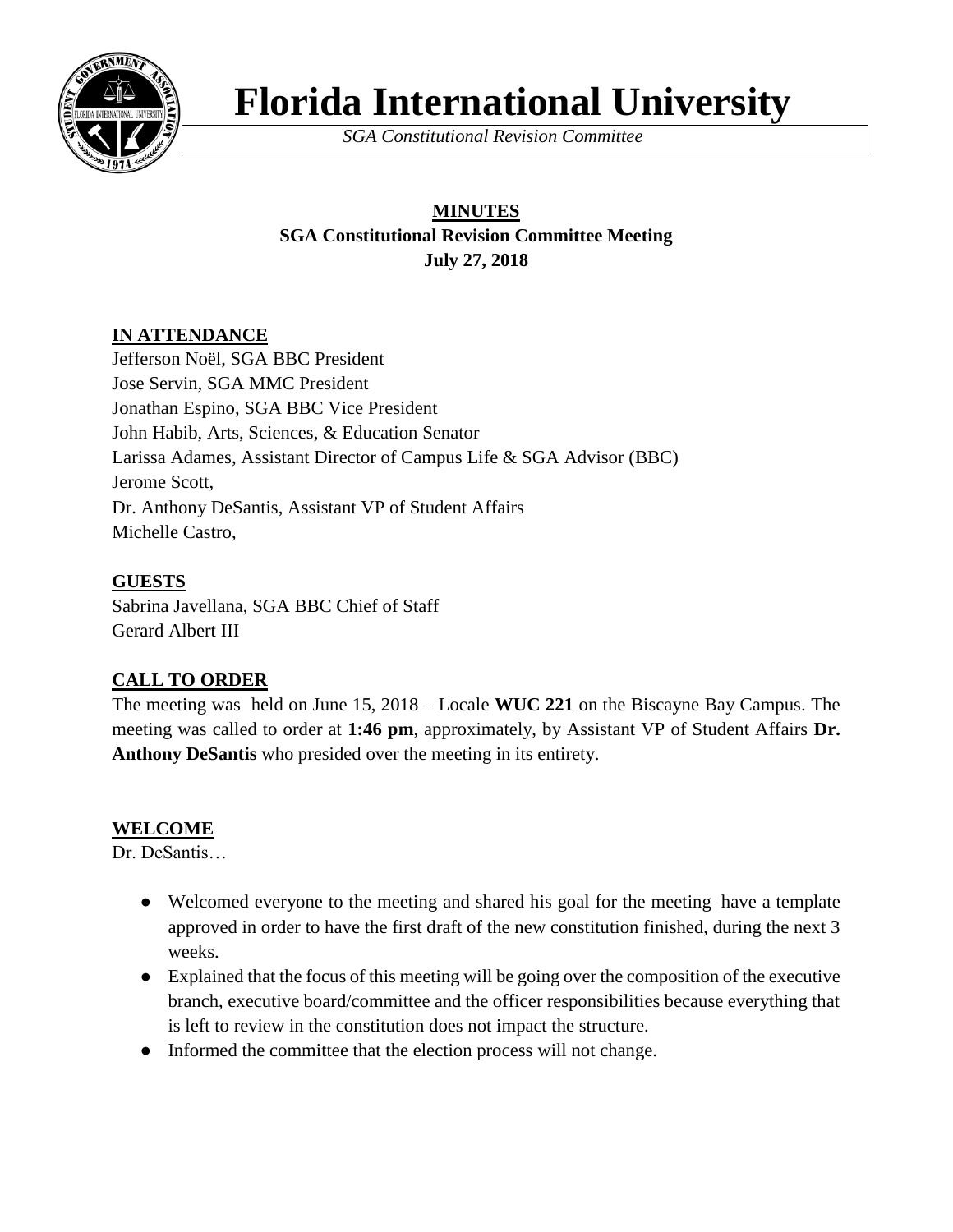Mr.Noël asked if the committee will go over whether or not the election board should be outside of the student government.

Dr.De Santis answered that that will be discussed when we draft out the constitution.

- Explained that after the committee goes over the details, the statues will be updated to correlate with the constitution.
- Confirmed that a document will be made and used for the committee to review and make edits to; the document will be made by Mr. Jerome Scott and Ms.Adames
- Stated that the goal is to have the constitution voted on by the student body by the first week of the fall semester. A town hall can be held on september in regards to the changes being made to the constitution, perhaps the vote on the constitution before homecoming.

Mr.Servin asked whether it will be included in the homecoming ballot itself. Mr. Noël asked if it would be better for the voting to take place before homecoming week.

Dr.DeSantis suggested the committee to discuss when would be best and clarified that the statutes do not need to be voted upon, and can be edited during that process.

The committee discussed what day would be best to hold voting for the proposed constitution. Ms.Adames suggested September 25 and 26 of 2018, forums should be done two to three weeks prior to that date.

Dr.DeSantis confirmed that the forums will be based on the documents that are approved.

Ms.Adames suggested to have at least two locations for voting.

Ms.Castro suggested for it to also be hosted on engage or on facebook life so that we could have access to the recording as well.

Mr. Noël moved to have a general vote on the proposed constitutional changes on September 25 and 26, 2018.

Mr.Servin seconded the motion.

By an unanimous decision the motion was passed.

A point of inquiry was made by Mr. Noël regarding when the meeting would end. Dr.DeSantis explained that the meeting is to end at 3 pm

Ms. Castro…

- Read the proposed purpose, and composition of SGA.
- Reminded the committee to decide on an executive board and/or an executive committee.
- Clarified that the names of both vice president 1 and vice president 2 positions. Dr.DeSantis reminded the committee that the votes that go for each of the vice president positions need to be decided.
- The proposed positions and descriptions were read and explained.
- Stated that there is room to make changes to the proposed positions and responsibilities.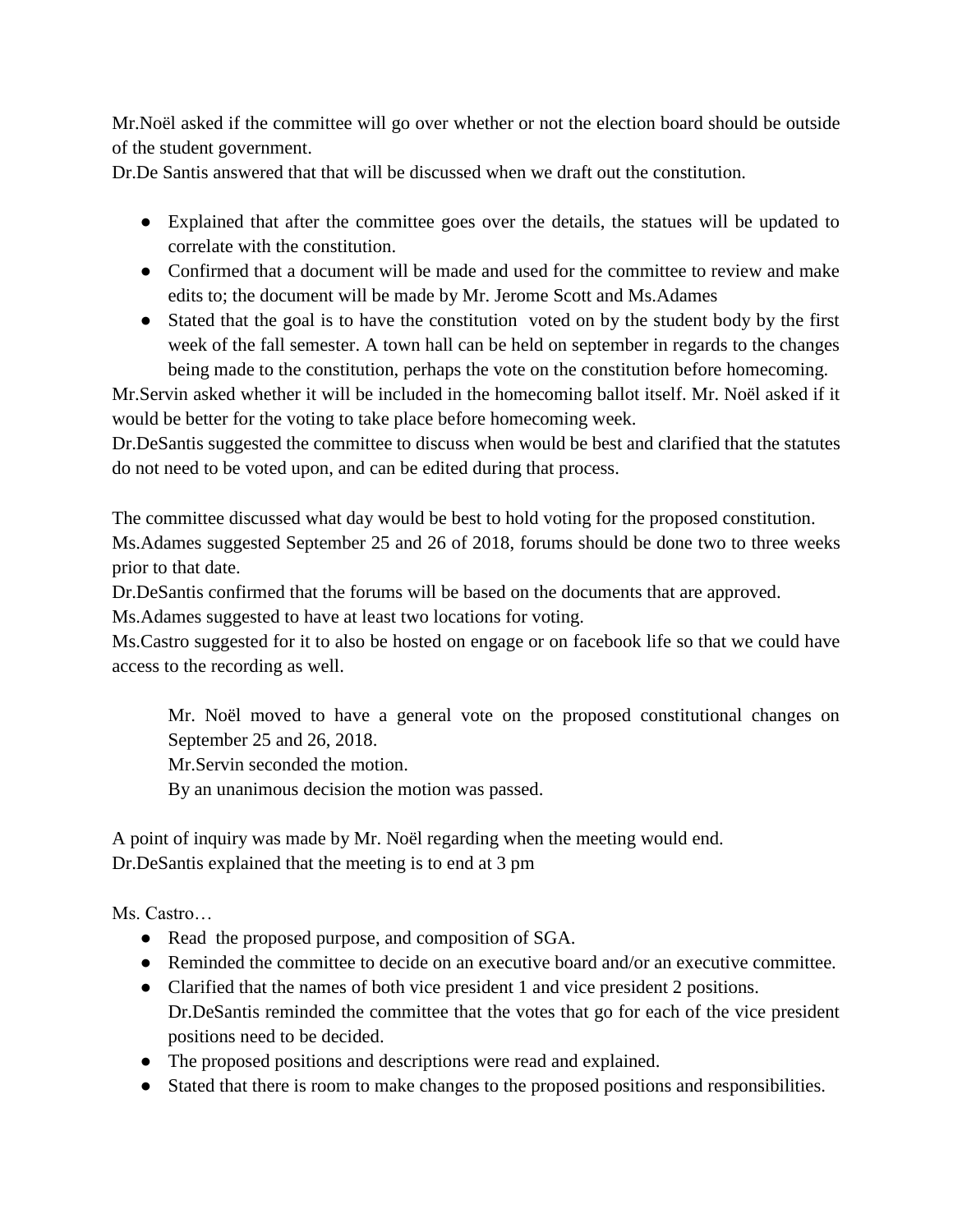Mr.Noël pointed out errors in the wording used under the Comptroller position.

Dr.DeSantis confirmed that the positions and duties will be revised to ensure the correct terms are used.

Mr.Scott voiced his concerns with the idea of the vice president overseeing the president's cabinet. Dr.DeSantis asked for clarification on whether or not the SGA councils take tours of the different departments asking for funding requests.

Upon clarifying the process Dr.DeSantis suggested to create a structure for scheduling tours of each department, so that the council can familiarize themselves with each department and know why they are requesting funds.

Dr.DeSantis thanked michelle for working on the document, providing the list of the positions for SGA.

Mr.Noël suggested the committee to decide on a name for the new Comptroller position. Suggestions were: Comptroller, chief finance officer, treasurer, student body treasurer. After discussing it was decided to change the comptroller chair position name to treasurer.

Jose Servin voiced his opinion on not agreeing with having two vice presidents but only one. He explained that after discussing with other council members they did not see why it would be ideal. He explained his reasons, and presented his proposal if SGA were to only have one vice president.

Mr.Noël stated that having two vice presidents would increase the representation and it would be a better way to make sure all campuses are represented as opposed to having one vice president who has to represent all campuses.

Mr. Servin explained his view on how having two vice presidents would cin a sense create the same system we currently have.

Mr. Habib explained that having two vice presidents would not create the same system we do now but would make the workload easier for the vice president position.

The committee discussed scenarios in which there would be one president vs having two presidents.

Ms.Adames pointed out that the description for the percent of vote was not included in the description.

Mr.Noël stated that he had proposed names for vice presidents.

Mr.Scott voiced his opinion on the fact that the vice president 1 position should have more concrete duties.

The committee added more concrete duties for the vice president position 1.